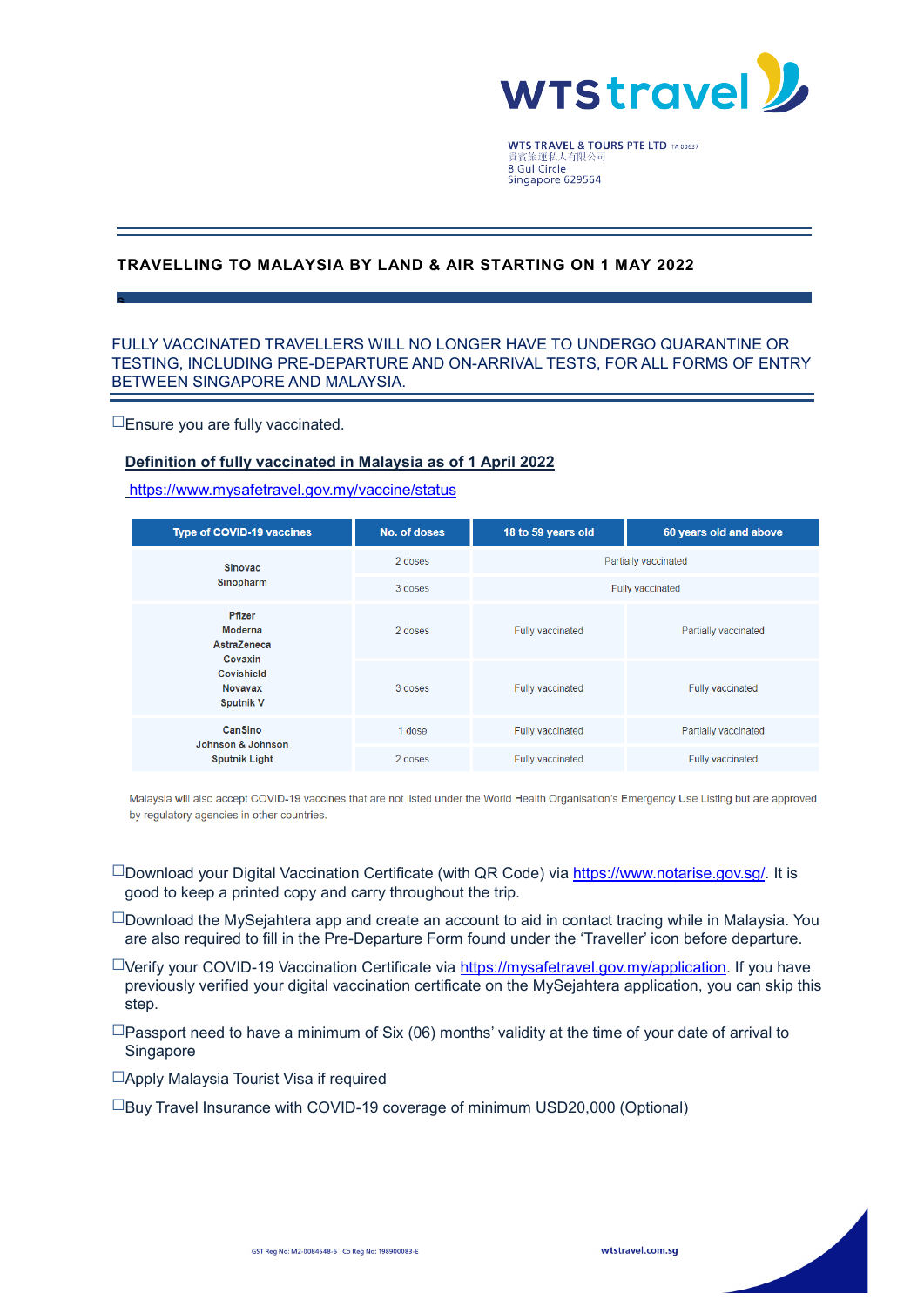

**WTS TRAVEL & TOURS PTE LTD TA 00637 the MALE of 1999**<br>貴賓旅運私人有限公司<br>**8 Gul Circle**<br>Singapore 629564

**Disclaimer:**

**Please note that WTS holds no responsibility for COVID-19 related requirements that governments may impose from time to time. Kindly refer to the official website of the respective authority to find out more at<https://safetravel.ica.gov.sg/> (Singapore) or <https://mysafetravel.gov.my/> (Malaysia).**

Useful links:

Singapore <https://safetravel.ica.gov.sg/> [https://www.ica.gov.sg/enter-depart/entry\\_requirements/sg-arrival-card](https://www.ica.gov.sg/enter-depart/entry_requirements/sg-arrival-card) <https://onemotoring.lta.gov.sg/content/onemotoring/home.html> <https://www.notarise.gov.sg/>

Malaysia <https://mysafetravel.gov.my/> <https://vep.jpj.gov.my/#/> <https://www.mysafetravel.gov.my/vaccine/status>